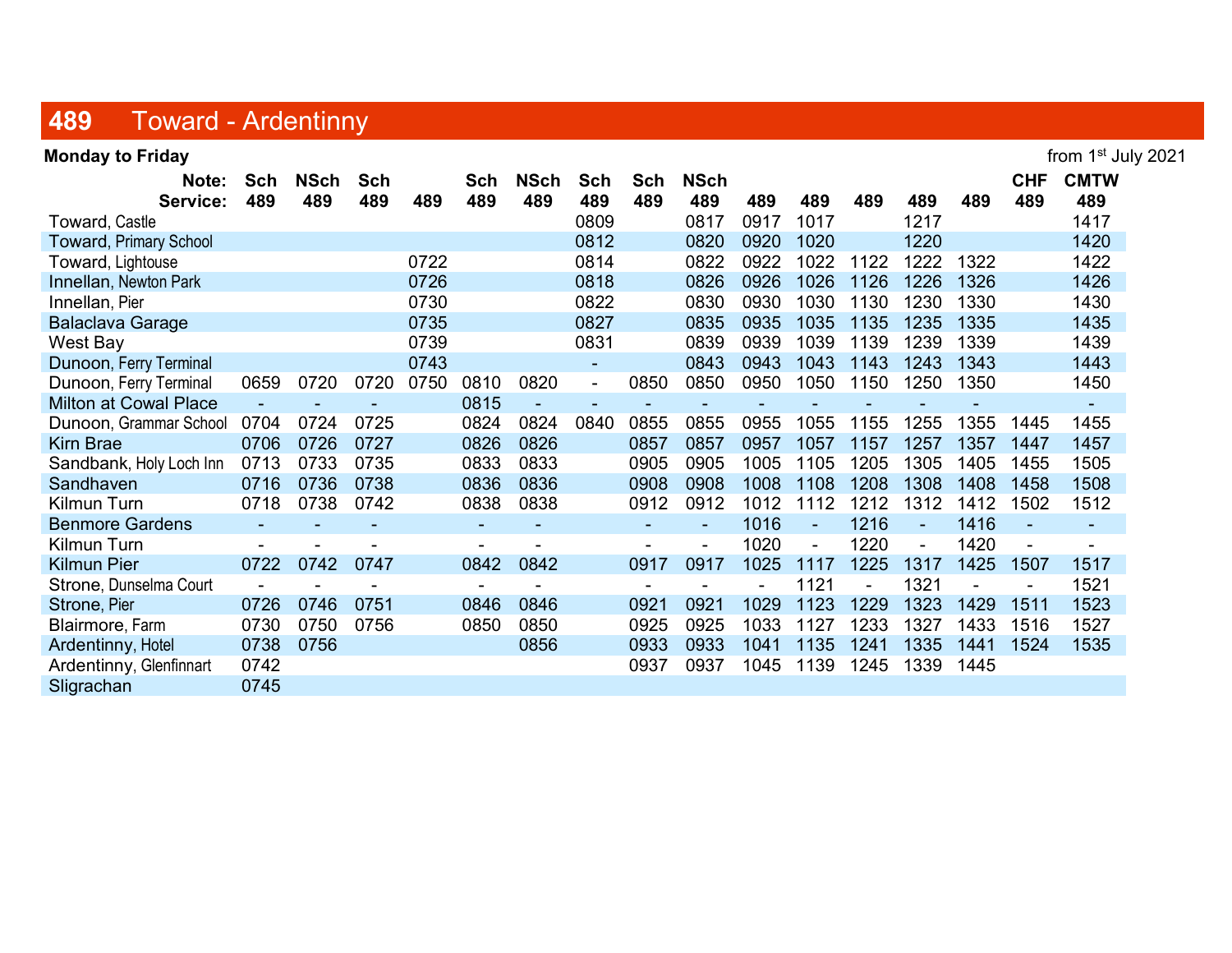| Note:                         | <b>CHF</b> | <b>NSch</b> | Sch  | <b>CMTW</b> | <b>NSch</b>              | Sch  | <b>CHF</b> | <b>CMTW</b>    |                |      |      |      |      |      |
|-------------------------------|------------|-------------|------|-------------|--------------------------|------|------------|----------------|----------------|------|------|------|------|------|
| Service:                      | 489        | 489         | 489  | 489         | 489                      | 489  | 489        | 489            | 489            | 489  | 489  | 489  | 489  | 489  |
| Toward, Castle                | 1417       | 1417        |      |             |                          | 1533 | 1529       |                | 1629           |      | 1817 |      |      |      |
| <b>Toward, Primary School</b> | 1420       | 1420        | 1509 |             |                          | 1536 | 1532       |                | 1632           |      | 1820 |      |      |      |
| Toward, Lightouse             | 1422       | 1422        | 1511 |             | 1522                     | 1537 | 1534       |                | 1634           | 1722 | 1822 | 1942 | 2042 | 2242 |
| Innellan, Newton Park         | 1426       | 1426        | 1515 |             | 1526                     | 1540 | 1538       |                | 1638           | 1726 | 1826 | 1945 | 2045 | 2245 |
| Innellan, Primary School      |            |             | 1520 |             |                          |      |            |                |                |      |      |      |      |      |
| Innellan, Pier                | 1430       | 1430        |      |             | 1530                     | 1543 | 1542       |                | 1642           | 1730 | 1830 | 1949 | 2049 | 2248 |
| Balaclava Garage              | 1435       | 1435        | 1526 |             | 1535                     | 1547 | 1547       |                | 1647           | 1735 | 1835 | 1952 | 2052 | 2251 |
| <b>West Bay</b>               | 1439       | 1439        | 1530 |             | 1539                     | 1551 | 1551       |                | 1651           | 1739 | 1839 | 1955 | 2055 | 2253 |
| Dunoon, Ferry Terminal        | 1443       | 1443        |      |             | 1543                     | 1554 | 1555       |                | Ξ.             | 1743 | 1843 |      |      |      |
| Dunoon, Grammar School        | ÷,         |             | ٠    |             | $\overline{\phantom{0}}$ |      |            | 1550           | $\blacksquare$ |      |      |      | ۰    |      |
| Dunoon, Ferry Terminal        | 1450       | 1450        | 1534 |             | 1550                     |      |            | 1600           | 1658           | 1750 | 1850 | 1958 | 2058 | 2256 |
| Dunoon, Grammar School        | 1455       | 1455        | 1540 | 1550        | 1555                     |      |            | 1605           | 1703           | 1755 | 1855 | 2003 | 2103 | 2300 |
| Kirn Brae                     | 1457       | 1457        |      | 1552        | 1557                     |      |            | 1607           | 1705           | 1757 | 1857 | 2005 | 2105 | 2302 |
| Sandbank, Holy Loch Inn       | 1505       | 1505        |      | 1600        | 1605                     |      |            | 1615           | 1713           | 1805 | 1905 | 2011 | 2111 | 2307 |
| Sandhaven                     | 1508       | 1508        |      | 1603        | 1608                     |      |            | 1618           | 1716           | 1808 | 1908 | 2014 | 2114 |      |
| <b>Kilmun Turn</b>            | 1512       | 1512        |      | 1607        | 1612                     |      |            | 1622           | 1720           | 1812 | 1912 | 2016 | 2116 |      |
| Kilmun Pier                   | 1517       | 1517        |      | 1612        | 1617                     |      |            | 1627           | 1725           | 1817 | 1917 | 2020 | 2120 |      |
| Strone, Dunselma Court        | 1521       | 1521        |      |             |                          |      |            | $\blacksquare$ | 1729           |      |      |      |      |      |
| Strone, Pier                  | 1523       | 1523        |      | 1616        | 1621                     |      |            | 1631           | 1731           | 1821 | 1921 | 2023 | 2123 |      |
| Blairmore, Farm               | 1527       | 1527        |      | 1621        | 1625                     |      |            | 1635           | 1735           | 1825 | 1925 | 2027 | 2127 |      |
| Ardentinny, Hotel             | 1535       | 1535        |      |             | 1633                     |      |            | 1643           | 1743           | 1833 | 1933 | 2034 | 2134 |      |
| Ardentinny, Glenfinnart       | 1539       |             |      |             | 1637                     |      |            | 1647           | 1747           | 1837 | 1937 |      |      |      |
| Sligrachan                    | 1542       |             |      |             |                          |      |            | 1650           |                |      |      |      |      |      |

### Codes:

**NSch** School Holidays Only

Sch Schooldays Only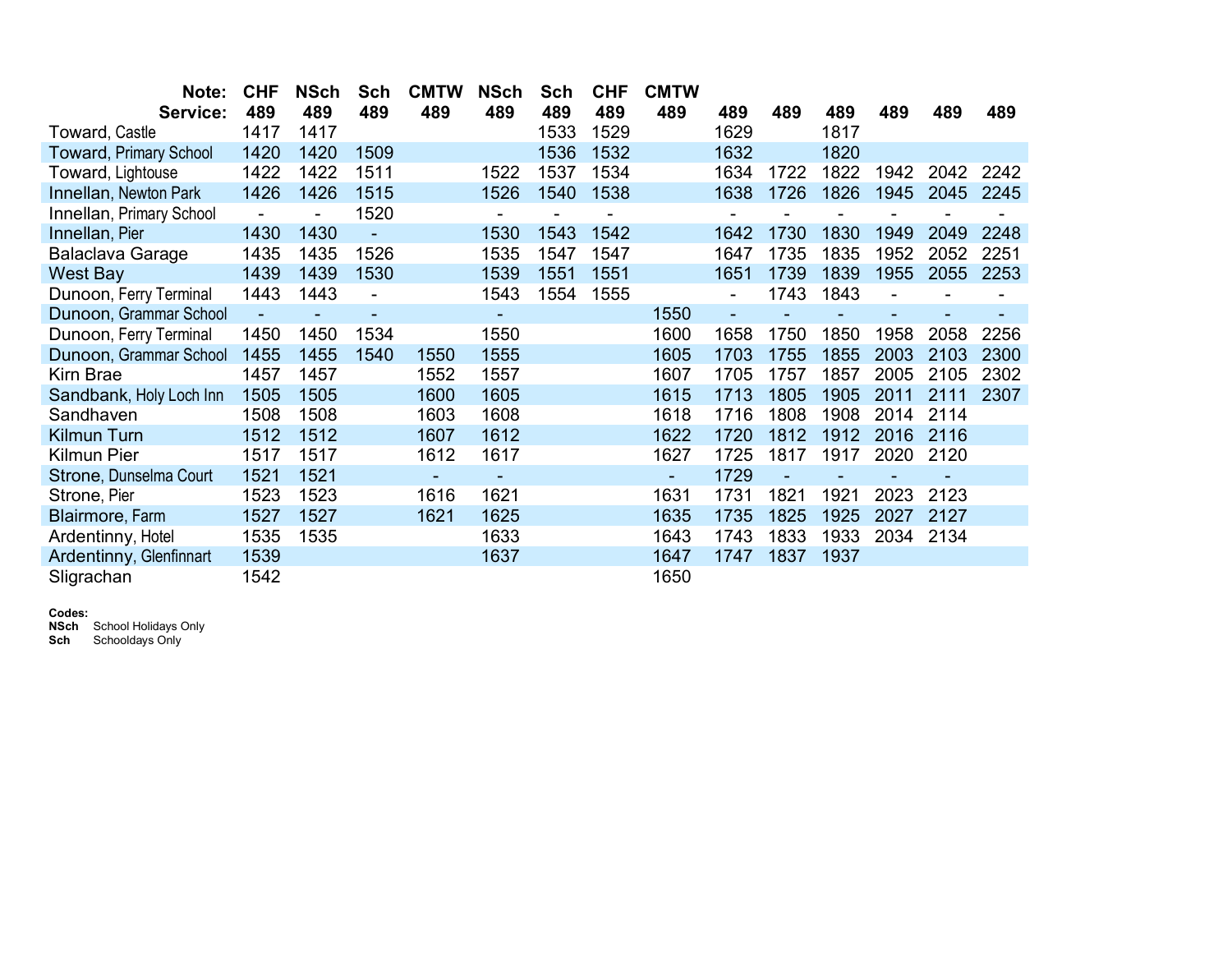### 489 Ardentinny - Toward

**Monday to Friday** from 1<sup>st</sup> July 2021 Note: Sch Sch NSch Sch Sch NSch Sch NSch Sch CMTW Service: 489 489 489 489 489 489 489 489 489 489 489 489 489 489 489 489 Sligrachan 0749 Ardentinny, Glenfinnart 1449 1249 1344 1544 1649 1652 1449 1544 1649 1652 1544 1649 1652 1552 1552 1553 1554 1 Ardentinny, Hotel 0756 0756 0857 0948 1053 1148 1253 1348 1348 1453 Blairmore, Farm Rd End 0803 0803 0803 0851 0903 0955 1100 1155 1300 1355 1355 1500 Strone, Pier 0808 0808 0808 0856 0908 1000 1105 1200 1305 1400 1400 1505 Strone, Dunselma Court - - - 0907 0910 - 1107 - 1307 - - - Kilmun, Pier 0812 0812 0812 0912 0915 1004 1112 1204 1312 1404 1404 1509 Kilmun, Turn - - - - - - - - - - - - - - - - - 1009 - 1209 - 1409 1409 - - - - -Benmore Gardens - - - - - 1013 - 1213 - 1413 1413 - Kilmun, Turn 0817 0817 0817 0917 0919 1017 1117 1217 1317 1417 1417 1514 Sandhaven 0728 0754 0821 0821 0821 0921 0923 1021 1121 1221 1321 1421 1421 1518 Sandbank, Holy Loch Inn 0730 0757 - 0824 0824 0924 0926 1024 1124 1224 1324 1424 1424 1521 Hunter's Quay 0735 0803 - 0830 0830 0930 0932 1030 1130 1230 1330 1430 1430 1527 Kirn Brae 2006 10832 0832 0832 0832 0933 0934 1032 1132 1232 1332 1432 1432 1529 Dunoon, Grammar School 0739 0808 0829 0835 0835 0935 0936 1035 1135 1235 1335 1435 1435 1532 John Street 0742 0812 - 0839 0839 0939 0939 1039 1139 1239 1339 1439 1439 1536 Dunoon, Ferry Terminal - - 0836 0841 0841 0941 0941 1041 1141 1241 1341 1441 1441 1538 John Street - - 0845 0845 0945 0945 1045 1145 1245 1345 - 1445 Dunoon, Ferry Terminal (arr) 0745 0816 0847 0847 0947 0947 1047 1147 1247 1347 - 1447 Dunoon, Ferry Terminal (dep) 0700 0746 0823 0850 0950 0950 1050 1150 1250 1350 - 1450 St Muns Primary **- - - - - - - - - - - - - - - -** - - - 1505 West Bay 0702 0748 0825 0852 0952 0952 1052 1152 1252 1352 1443 1452 1511 Balaclava Garage 0706 0754 0831 0858 0958 0958 1058 1158 1258 1358 1447 1458 1515 Innellan, Pier 0710 0758 0836 0903 1003 1003 1103 1203 1303 1403 1451 1503 1519 Innellan, Newton Park 0714 0802 0840 0907 1007 1007 1107 1207 1307 1407 1455 1507 1523 Innellan Primary School - - 0845 - - - - - - - - - - Innellan, Newton Park - - 0853 - - - - - - - - - - Toward, Lighthouse 0718 0805 0857 0911 1011 1011 1111 1211 1311 1411 - 1511 1526 Toward, Primary School 0807 0859 0913 1013 1013 1213 1413 1459 1528 Toward, Castle 0809 0902 0915 1016 1016 1216 1416 1531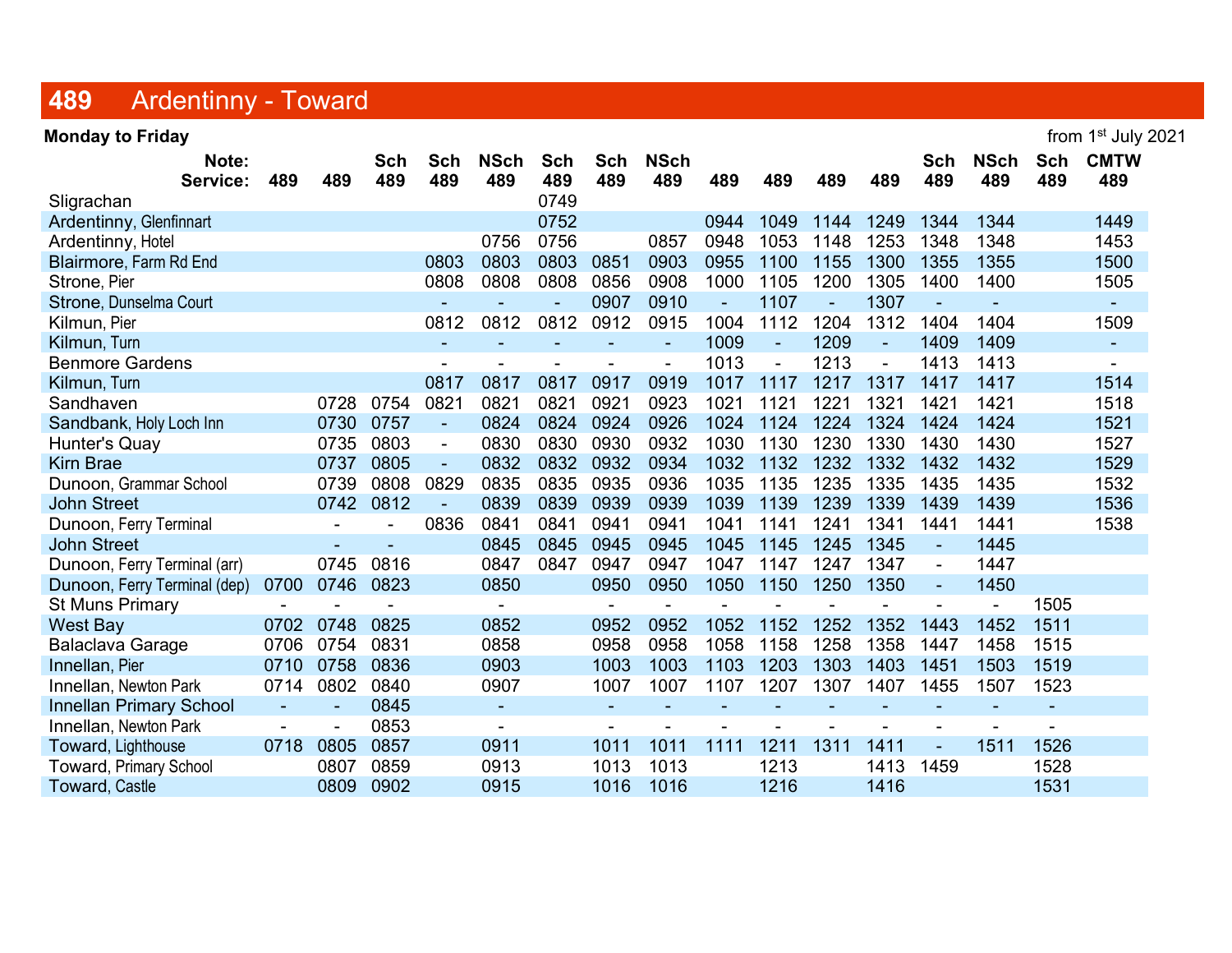| Note:                         | <b>CHF</b>     | <b>NSch</b>    | <b>CMTW</b>    | <b>CHF</b>     |        | <b>CMTW</b> |                | NSch           | <b>CMTW</b>    | <b>CHF</b> |      |      |      |      |      |
|-------------------------------|----------------|----------------|----------------|----------------|--------|-------------|----------------|----------------|----------------|------------|------|------|------|------|------|
| Service:                      | 489            | 489            | 489            | 489            | 489    | 489         | 489            | 489            | 489            | 489        | 489  | 489  | 489  | 489  | 489  |
| Sligrachan                    |                |                |                | 1549           |        |             |                |                | 1652           |            |      |      |      |      |      |
| Ardentinny, Glenfinnart       | 1449           | 1449           |                | 1552           |        |             |                | 1649           | 1655           |            | 1749 | 1839 | 1939 |      |      |
| Ardentinny, Hotel             | 1453           | 1453           |                | 1556           | 1548   |             |                | 1653           | 1659           |            | 1753 | 1843 | 1943 | 2043 | 2143 |
| Blairmore, Farm Rd End        | 1500           | 1500           |                | 1603           | 1555   | 1621        |                | 1700           | 1706           |            | 1800 | 1849 | 1949 | 2049 | 2149 |
| Strone, Pier                  | 1505           | 1505           |                | 1608           | 1600   | 1626        |                | 1705           | 1711           |            | 1805 | 1854 | 1954 | 2054 | 2154 |
| Strone, Dunselma Court        | 1507           | 1507           |                |                | ÷      |             |                | 1707           | $\blacksquare$ |            | ۰    |      |      |      |      |
| Kilmun, Pier                  | 1512           | 1512           |                | 1612           | 1604   | 1630        |                | 1712           | 1715           |            | 1809 | 1857 | 1957 | 2057 | 2157 |
| Kilmun, Turn                  | $\overline{a}$ |                |                | $\blacksquare$ | 1609   |             |                | $\blacksquare$ |                |            |      |      |      |      |      |
| <b>Benmore Gardens</b>        |                |                |                |                | 1613   |             |                | -              |                |            |      |      |      |      |      |
| Kilmun, Turn                  | 1517           | 1517           |                | 1617           | 1617   | 1635        |                | 1717           | 1720           |            | 1814 | 1901 | 2001 | 2101 | 2201 |
| Sandhaven                     | 1521           | 1521           |                | 1621           | 1621   | 1639        |                | 1721           | 1724           |            | 1818 | 1903 | 2003 | 2103 | 2203 |
| Sandbank, Holy Loch Inn       | 1524           | 1524           |                | 1624           | 1624   | 1642        |                | 1724           | 1727           |            | 1821 | 1906 | 2006 | 2106 | 2206 |
| Hunter's Quay                 | 1530           | 1530           |                | 1630           | 1630   | 1648        |                | 1730           | 1733           |            | 1827 | 1911 | 2011 | 2111 | 2211 |
| <b>Kirn Brae</b>              | 1532           | 1532           |                | 1632           | 1632   | 1650        |                | 1732           | 1735           |            | 1829 | 1913 | 2013 | 2113 | 2213 |
| Dunoon, Grammar School        | 1535           | 1535           |                | 1635           | 1635   | 1653        |                | 1735           | 1738           |            | 1832 | 1915 | 2015 | 2115 | 2215 |
| <b>Dunoon Grammar School</b>  | $\blacksquare$ | $\blacksquare$ | 1550           |                | $\sim$ |             |                | ٠              |                |            |      |      |      |      |      |
| <b>John Street</b>            | 1539           | 1539           | $\blacksquare$ | 1639           | 1639   | 1657        |                | 1739           | 1742           |            | 1836 | 1919 | 2019 | 2119 | 2219 |
| Dunoon, Ferry Terminal        | 1541           | 1541           | $\blacksquare$ | 1641           | 1641   | 1659        | 1700           | 1741           | 1744           | 1744       | 1838 |      |      | 2120 |      |
| <b>John Street</b>            | 1545           | 1545           | 1554           | 1645           | 1645   |             | $\blacksquare$ | 1745           | 1748           | 1748       |      |      |      |      |      |
| Dunoon, Ferry Terminal (arr)  | 1547           | 1547           | 1556           | 1647           | 1647   |             | $\blacksquare$ | 1747           | 1750           | 1750       |      | 1920 | 2020 |      | 2220 |
| Dunoon, Ferry Terminal (dep)  | 1550           | 1550           | 1557           |                |        |             |                | 1750           | 1751           | 1751       |      | 1921 | 2021 |      | 2221 |
| <b>West Bay</b>               | 1552           | 1552           | 1559           |                |        |             | 1702           | 1752           | 1753           | 1753       |      | 1923 | 2023 |      | 2223 |
| <b>Balaclava Garage</b>       | 1558           | 1558           | 1605           |                |        |             | 1706           | 1758           | 1758           | 1758       |      | 1927 | 2027 |      | 2227 |
| Innellan, Pier                | 1603           | 1603           | 1610           |                |        |             | 1710           | 1803           | 1803           | 1803       |      | 1931 | 2031 |      | 2231 |
| Innellan, Newton Park         | 1607           | 1607           | 1614           |                |        |             | 1714           | 1807           | 1807           | 1807       |      | 1935 | 2035 |      | 2235 |
| Toward, Lighthouse            | 1611           | 1611           | 1618           |                |        |             | 1718           | 1811           | 1811           | 1811       |      | 1939 | 2039 |      | 2239 |
| <b>Toward, Primary School</b> | 1613           | 1613           | 1620           |                |        |             |                | 1813           | 1813           | 1813       |      |      |      |      |      |
| <b>Toward, Castle</b>         | 1616           | 1616           | 1623           |                |        |             |                | 1816           | 1816           | 1816       |      |      |      |      |      |

Codes:

**NSch** School Holidays Only

**Sch** Schooldays Only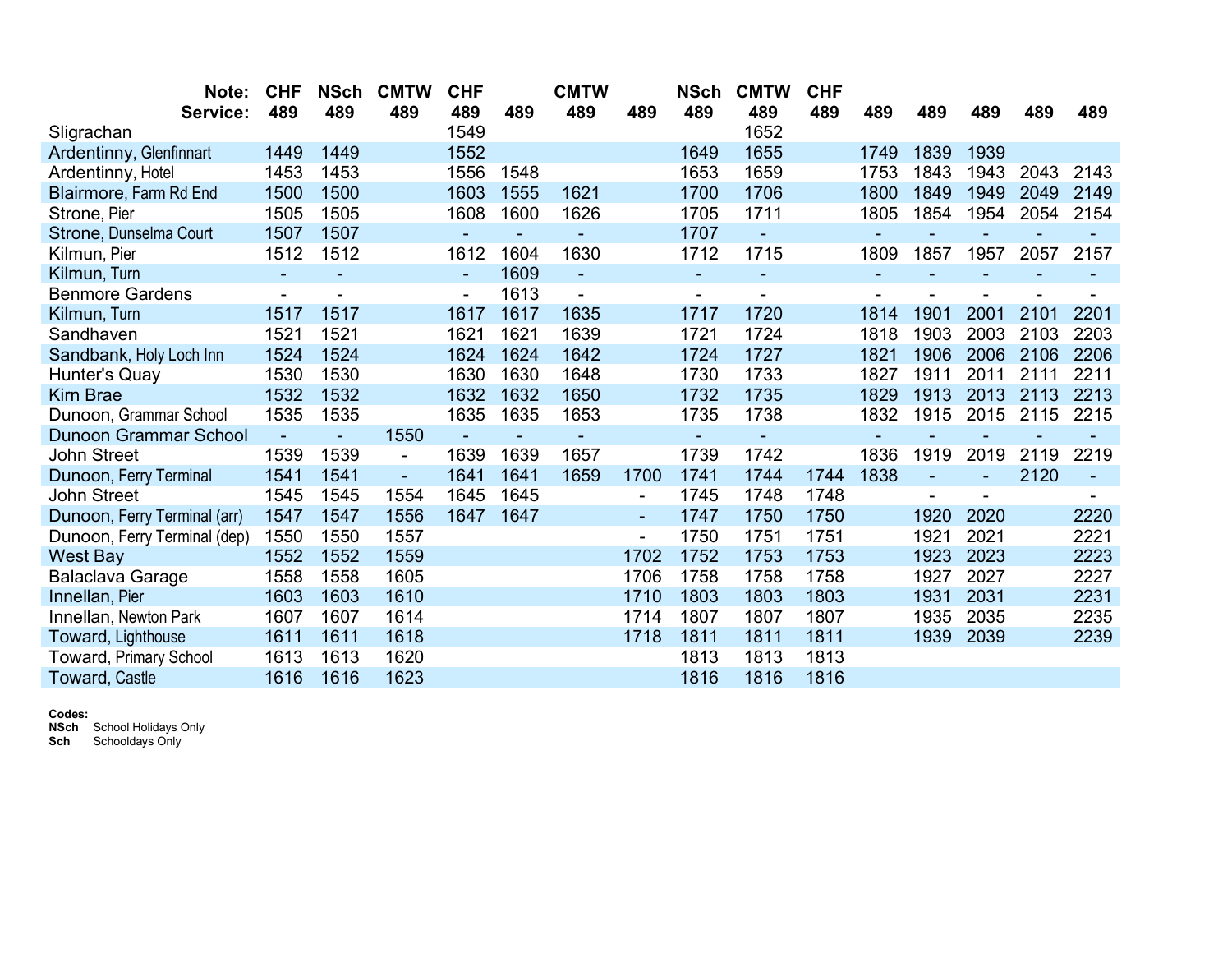# 489 Toward - Ardentinny

| <b>Saturday</b>         |      |      |      |      |                |      |      |      |      |      |      |      |      |      |      | from 1 <sup>st</sup> July 2021 |
|-------------------------|------|------|------|------|----------------|------|------|------|------|------|------|------|------|------|------|--------------------------------|
| Service:                | 489  | 489  | 489  | 489  | 489            | 489  | 489  | 489  | 489  | 489  | 489  | 489  | 489  | 489  | 489  | 489                            |
| <b>Toward, Castle</b>   |      |      | 0817 |      | 1017           |      | 1217 |      | 1417 |      | 1617 |      | 1817 |      |      |                                |
| Toward, Primary School  |      |      | 0820 |      | 1020           |      | 1220 |      | 1420 |      | 1620 |      | 1820 |      |      |                                |
| Toward, Lightouse       |      | 0752 | 0822 |      | 1022           | 1122 | 1222 | 1322 | 1422 | 1522 | 1622 | 1722 | 1822 | 1942 | 2042 | 2242                           |
| Innellan, Newton Park   |      | 0756 | 0826 |      | 1026           | 1126 | 1226 | 1326 | 1426 | 1526 | 1626 | 1726 | 1826 | 1945 | 2045 | 2245                           |
| Innellan, Pier          |      | 0800 | 0830 |      | 1030           | 1130 | 1230 | 1330 | 1430 | 1530 | 1630 | 1730 | 1830 | 1949 | 2049 | 2248                           |
| Balaclava Garage        |      | 0803 | 0835 |      | 1035           | 1135 | 1235 | 1335 | 1435 | 1535 | 1635 | 1735 | 1835 | 1952 | 2052 | 2251                           |
| West Bay                |      | 0807 | 0839 |      | 1039           | 1139 | 1239 | 1339 | 1439 | 1539 | 1639 | 1739 | 1839 | 1955 | 2055 | 2253                           |
| Dunoon, Ferry Terminal  |      | 0813 | 0843 | 0943 | 1043           | 1143 | 1243 | 1343 | 1443 | 1543 | 1643 | 1743 | 1843 |      |      |                                |
| Dunoon, Ferry Terminal  | 0713 | 0820 | 0850 | 0950 | 1050           | 1150 | 1250 | 1350 | 1450 | 1550 | 1650 | 1750 | 1850 | 1958 | 2058 | 2256                           |
| Dunoon, Grammar School  | 0718 | 0824 | 0855 | 0955 | 1055           | 1155 | 255  | 1355 | 1455 | 1555 | 1655 | 1755 | 1855 | 2003 | 2103 | 2300                           |
| <b>Kirn Brae</b>        | 0720 | 0826 | 0857 | 0957 | 1057           | 1157 | 1257 | 1357 | 1457 | 1557 | 1657 | 1757 | 1857 | 2005 | 2105 | 2302                           |
| Sandbank, Holy Loch Inn | 0726 | 0833 | 0905 | 1005 | 1105           | 1205 | 1305 | 1405 | 1505 | 1605 | 1705 | 1805 | 1905 | 2011 | 21   | 2307                           |
| Sandhaven               | 0729 | 0836 | 0908 | 1008 | 1108           | 1208 | 1308 | 1408 | 1508 | 1608 | 1708 | 1808 | 1908 | 2014 | 2114 |                                |
| Kilmun Turn             | 0731 | 0838 | 0912 | 1012 | 1112           | 1212 | 1312 | 1412 | 1512 | 1612 | 1712 | 1812 | 1912 | 2016 | 2116 |                                |
| <b>Benmore Gardens</b>  |      |      |      | 1016 | $\blacksquare$ | 1216 | ٠    | 1416 |      |      |      |      |      |      |      |                                |
| Kilmun Turn             |      |      |      | 1020 | $\blacksquare$ | 1220 |      | 1420 |      |      |      |      |      |      |      |                                |
| <b>Kilmun Pier</b>      | 0735 | 0842 | 0917 | 1025 | 1117           | 1225 | 1317 | 1425 | 1517 | 1617 | 171  | 181  | 1917 | 2020 | 2120 |                                |
| Strone, Dunselma Court  |      |      |      |      | 1121           |      | 1321 |      | 1521 |      | 1721 |      |      |      |      |                                |
| Strone, Pier            | 0739 | 0846 | 0921 | 1029 | 1123           | 1229 | 1323 | 1429 | 1523 | 1621 | 1723 | 1821 | 1921 | 2023 | 2123 |                                |
| Blairmore, Farm         | 0742 | 0850 | 0925 | 1033 | 1127           | 1233 | 1327 | 1433 | 1527 | 1625 | 1727 | 1825 | 1925 | 2027 | 2127 |                                |
| Ardentinny, Hotel       | 0750 | 0856 | 0933 | 1041 | 1135           | 1241 | 1335 | 1441 | 1535 | 1633 | 1735 | 1833 | 1933 | 2034 | 2134 |                                |
| Ardentinny, Glenfinnart |      |      | 0937 | 1045 | 1139           | 1245 |      | 1445 |      | 1637 | 1739 | 1837 | 1937 |      |      |                                |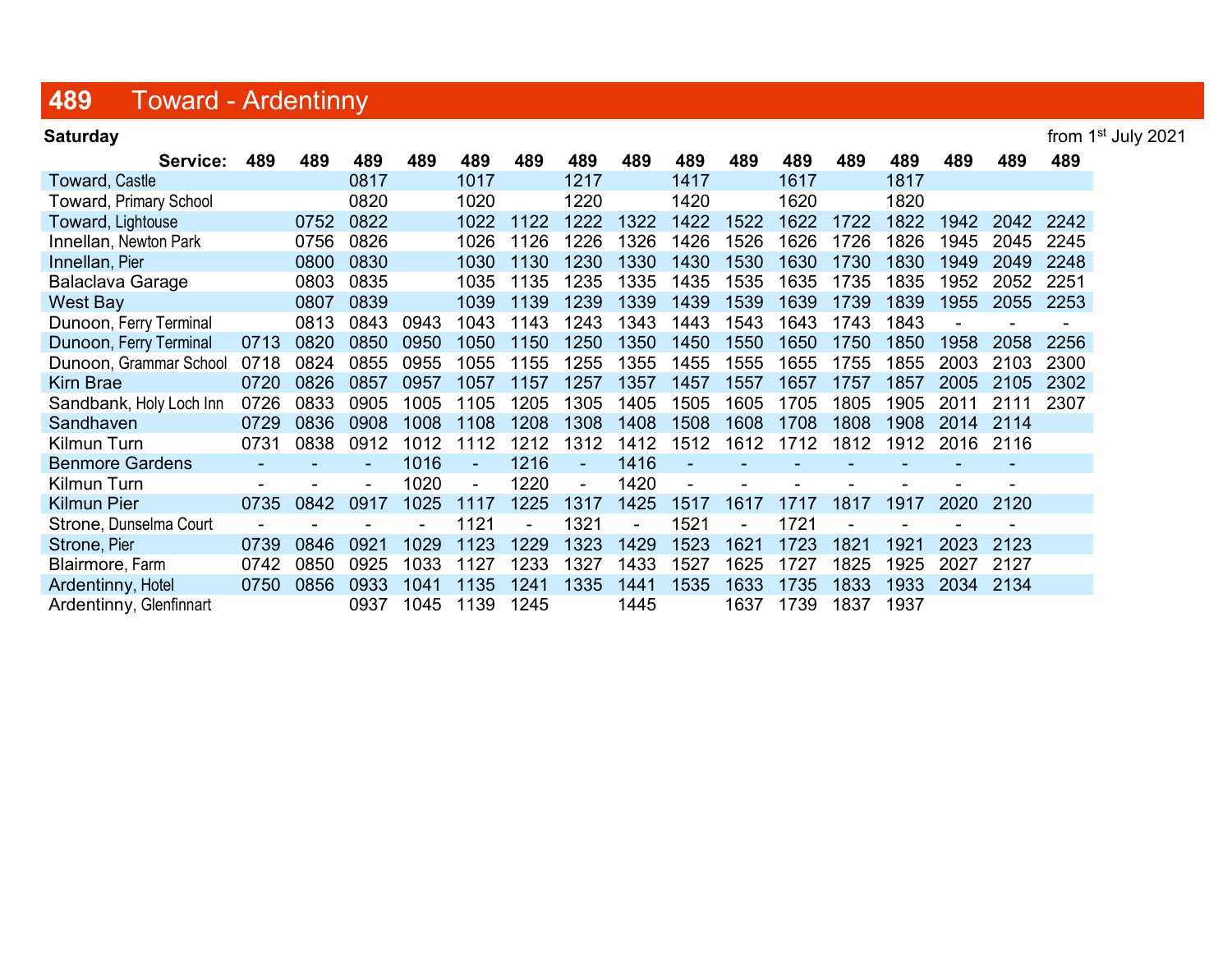# 489 Ardentinny - Toward

| <b>Saturday</b>               | from 1 <sup>st</sup> July 2021 |      |      |      |      |        |      |                |      |                |      |                |      |                          |                          |      |        |
|-------------------------------|--------------------------------|------|------|------|------|--------|------|----------------|------|----------------|------|----------------|------|--------------------------|--------------------------|------|--------|
| Service:                      | 489                            | 489  | 489  | 489  | 489  | 489    | 489  | 489            | 489  | 489            | 489  | 489            | 489  | 489                      | 489                      | 489  | 489    |
| Ardentinny, Glenfinnart       |                                |      |      |      | 0944 | 1049   | 1144 | 1249           |      | 1449           |      | 1649           | 1749 | 1839                     | 1939                     |      |        |
| Ardentinny, Hotel             |                                |      | 0754 | 0857 | 0948 | 1053   | 1148 | 1253           | 1348 | 1453           | 1548 | 1653           | 1753 | 1843                     | 1943                     | 2043 | 2143   |
| Blairmore, Farm Rd End        |                                |      | 0801 | 0903 | 0955 | 1100   | 1155 | 1300           | 1355 | 1500           | 1555 | 1700           | 1800 | 1849                     | 1949                     | 2049 | 2149   |
| Strone, Pier                  |                                |      | 0806 | 0908 | 1000 | 1105   | 1200 | 1305           | 1400 | 1505           | 1600 | 1705           | 1805 | 1854                     | 1954                     | 2054 | 2154   |
| Strone, Dunselma Court        |                                |      |      | 0910 |      | 1107   |      | 1307           |      | 1507           |      | 1707           |      |                          |                          |      |        |
| Kilmun, Pier                  |                                |      | 0810 | 0915 | 1004 | 1112   | 1204 | 1312           | 1404 | 1512           | 1604 | 1712           | 1809 | 1857                     | 1957                     | 2057 | 2157   |
| Kilmun, Turn                  |                                |      |      |      | 1009 | $\sim$ | 1209 | $\blacksquare$ | 1409 | $\blacksquare$ | 1609 | $\blacksquare$ |      |                          |                          |      |        |
| <b>Benmore Gardens</b>        |                                |      |      |      | 1013 |        | 1213 |                | 1413 |                | 1613 |                |      |                          |                          |      |        |
| Kilmun, Turn                  |                                |      | 0815 | 0919 | 1017 | 1117   | 1217 | 1317           | 1417 | 1517           | 1617 | 1717           | 1814 | 1901                     | 2001                     | 2101 | 2201   |
| Sandhaven                     |                                | 0721 | 0819 | 0923 | 1021 | 1121   | 1221 | 1321           | 1421 | 1521           | 1621 | 1721           | 1818 | 1903                     | 2003                     | 2103 | 2203   |
| Sandbank, Holy Loch Inn       |                                | 0724 | 0822 | 0926 | 1024 | 1124   | 1224 | 1324           | 1424 | 1524           | 1624 | 1724           | 1821 | 1906                     | 2006                     | 2106 | 2206   |
| Hunter's Quay                 |                                | 0730 | 0828 | 0932 | 1030 | 1130   | 1230 | 1330           | 1430 | 1530           | 1630 | 1730           | 1827 | 1911                     | 2011                     | 2111 | 2211   |
| <b>Kirn Brae</b>              |                                | 0732 | 0830 | 0934 | 1032 | 1132   | 1232 | 1332           | 1432 | 1532           | 1632 | 1732           | 1829 | 1913                     | 2013                     | 2113 | 2213   |
| Dunoon, Grammar School        |                                | 0735 | 0833 | 0936 | 1035 | 1135   | 1235 | 1335           | 1435 | 1535           | 1635 | 1735           | 1832 | 1915                     | 2015                     | 2115 | 2215   |
| <b>John Street</b>            |                                | 0739 | 0837 | 0939 | 1039 | 1139   | 1239 | 1339           | 1439 | 1539           | 1639 | 1739           | 1836 | 1919                     | 2019                     | 2119 | 2219   |
| Dunoon, Ferry Terminal        |                                |      | 0839 | 0941 | 1041 | 1141   | 1241 | 1341           | 1441 | 1541           | 1641 | 1741           | 1838 | $\blacksquare$           |                          | 2120 | 2220   |
| <b>John Street</b>            |                                |      | 0843 | 0945 | 1045 | 1145   | 1245 | 1345           | 1445 | 1545           | 1645 | 1745           |      | $\overline{\phantom{a}}$ | $\overline{\phantom{0}}$ |      | $\sim$ |
| Dunoon, Ferry Terminal (arr)  |                                | 0743 | 0845 | 0947 | 1047 | 1147   | 1247 | 1347           | 1447 | 1547           | 1647 | 1747           |      | 1920                     | 2020                     |      | 2220   |
| Dunoon, Ferry Terminal (dep)  | 0731                           | 0746 |      | 0950 | 1050 | 1150   | 1250 | 1350           | 1450 | 1550           | 1650 | 1750           |      | 1921                     | 2021                     |      | 2221   |
| West Bay                      | 0733                           | 0748 |      | 0952 | 1052 | 1152   | 1252 | 1352           | 1452 | 1552           | 1652 | 1752           |      | 1923                     | 2023                     |      | 2223   |
| <b>Balaclava Garage</b>       | 0739                           | 0754 |      | 0958 | 1058 | 1158   | 1258 | 1358           | 1458 | 1558           | 1658 | 1758           |      | 1927                     | 2027                     |      | 2227   |
| Innellan, Pier                | 0744                           | 0758 |      | 1003 | 1103 | 1203   | 1303 | 1403           | 1503 | 1603           | 1703 | 1803           |      | 1931                     | 2031                     |      | 2231   |
| Innellan, Newton Park         | 0748                           | 0802 |      | 1007 | 1107 | 1207   | 1307 | 1407           | 1507 | 1607           | 1707 | 1807           |      | 1935                     | 2035                     |      | 2235   |
| Toward, Lighthouse            | 0752                           | 0805 |      | 1011 | 1111 | 1211   | 1311 | 1411           | 1511 | 1611           | 1711 | 1811           |      | 1939                     | 2039                     |      | 2239   |
| <b>Toward, Primary School</b> |                                | 0807 |      | 1013 |      | 1213   |      | 1413           |      | 1613           |      | 1813           |      |                          |                          |      |        |
| Toward, Castle                |                                | 0809 |      | 1016 |      | 1216   |      | 1416           |      | 1616           |      | 1816           |      |                          |                          |      |        |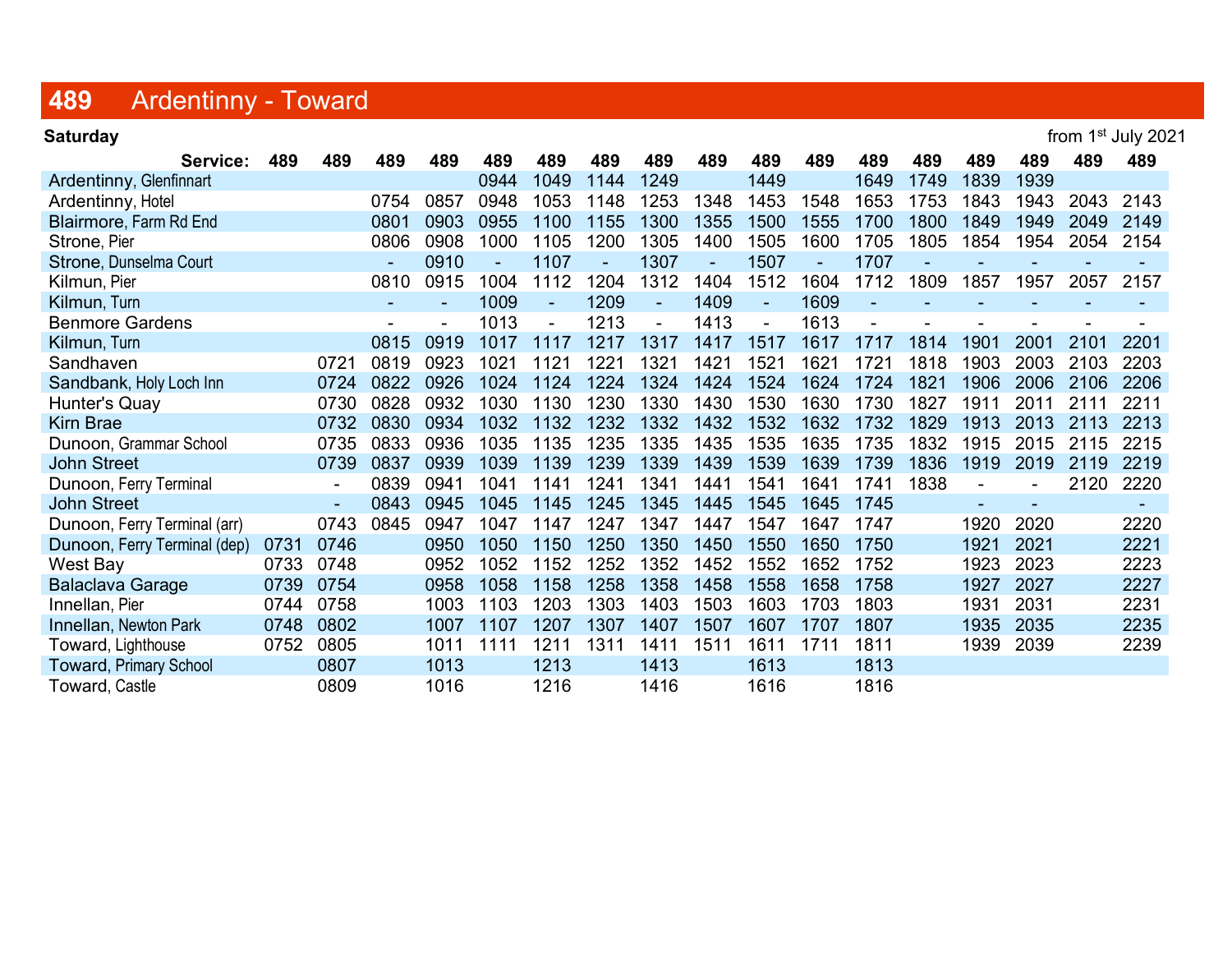## 489 Toward - Ardentinny

| Service:                                 | 489  | 489  | 489  | 489  | 489  | 489  |
|------------------------------------------|------|------|------|------|------|------|
| Toward, Lighthouse                       | 0911 | 1111 | 1311 |      | 1611 | 1811 |
| Innellan, Newton Park                    | 0914 | 1114 | 1314 |      | 1614 | 1814 |
| <b>Innellan Pier</b>                     | 0918 | 1118 | 1318 |      | 1618 | 1818 |
| <b>Balaclava Garage</b>                  | 0922 | 1122 | 1322 |      | 1622 | 1822 |
| Dunoon Ferry Terminal, Stop 2, Arr (arr) | 0929 | 1129 | 1329 |      | 1629 | 1829 |
| Dunoon Ferry Terminal, Stop 2, Dep (dep) | 0930 | 1130 |      | 1430 | 1630 |      |
| <b>General Hospital</b>                  | 0935 | 1135 |      | 1435 | 1635 |      |
| <b>Grammar School</b>                    | 0936 | 1136 |      | 1436 | 1636 |      |
| <b>Kirn Brae</b>                         | 0938 | 1138 |      | 1438 | 1638 |      |
| Sandbank, Holy Loch Inn                  | 0945 | 1145 |      | 1445 | 1645 |      |
| Sandhaven                                | 0948 | 1148 |      | 1448 | 1648 |      |
| Kilmun, Turn                             | 0950 | 1150 |      | 1450 | 1650 |      |
| Kilmun, Pier                             | 0954 | 1154 |      | 1454 | 1654 |      |
| Strone, Pier                             | 0956 | 1156 |      | 1456 | 1656 |      |
| <b>Blairmore, Pier</b>                   | 0958 | 1158 |      | 1458 | 1658 |      |
| Ardentinny, Hotel                        | 1006 | 1206 |      | 1506 | 1706 |      |

### Codes:

489 Service 489 is operated on behalf of Argyll and Bute Council

Sunday from 1<sup>st</sup> July 2021